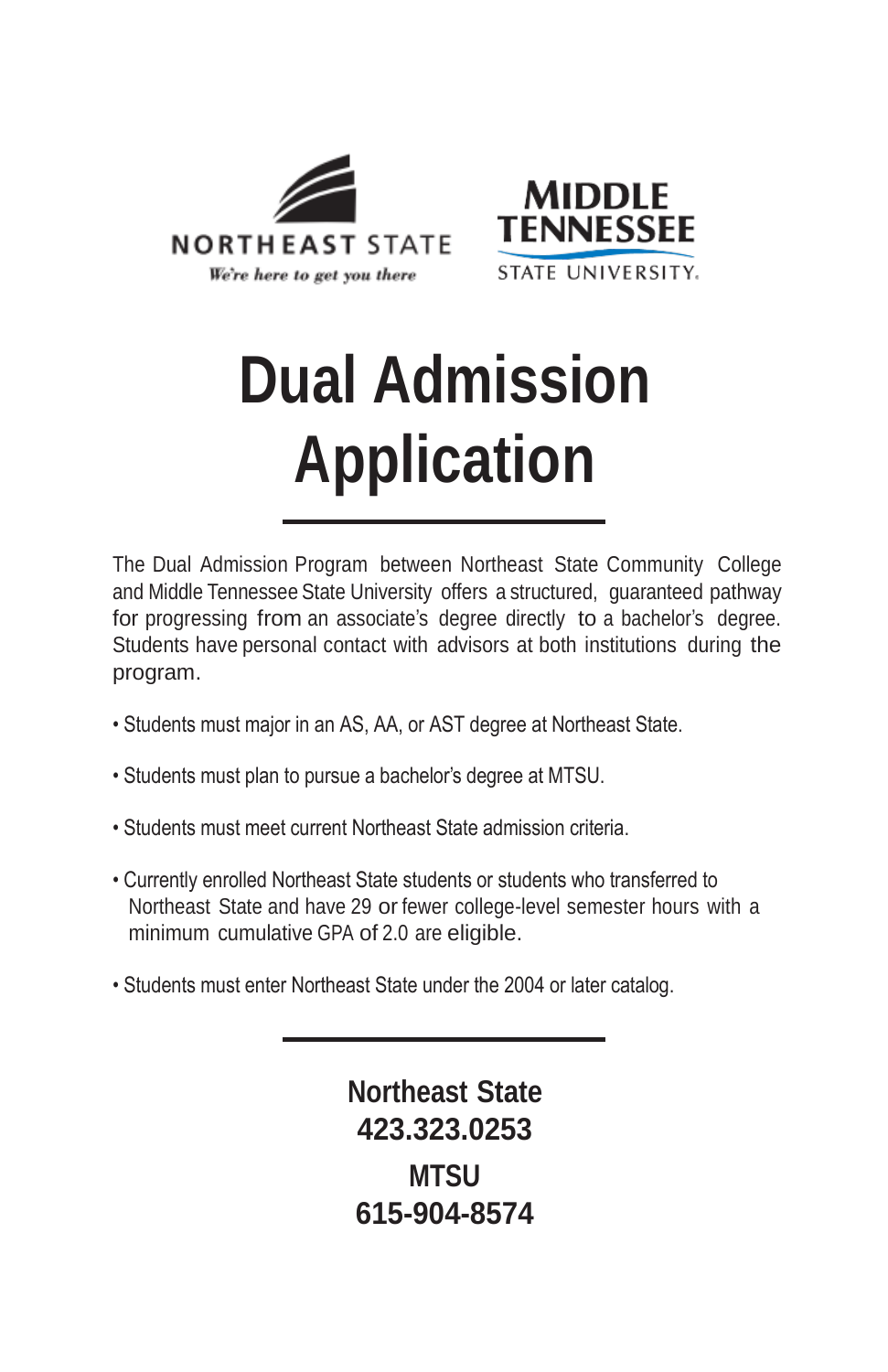## **Demographic Information**

Full Legal Name:

| Last                                                                                                             | First<br>Middle |       |          |  |
|------------------------------------------------------------------------------------------------------------------|-----------------|-------|----------|--|
| Permanent Home Address: Number of years at permanent address: __________________                                 |                 |       |          |  |
| Number and Street                                                                                                |                 | Apt.# | P.O. Box |  |
| City                                                                                                             | <b>State</b>    | Zip   |          |  |
| Telephone Number                                                                                                 | E-mail address  |       |          |  |
| (Voluntary)                                                                                                      |                 |       |          |  |
|                                                                                                                  |                 |       |          |  |
| <b>Enrollment/Degree Plans</b>                                                                                   |                 |       |          |  |
| When do you plan to enroll at MTSU:                                                                              |                 |       |          |  |
| Will you be attending:<br>$\Box$ Full-time (12-18 credits) $\Box$ Part-time (fewer than 12 credits per semester) |                 |       |          |  |
| Do you plan to apply for financial assistance at MTSU? □ Yes □ No                                                |                 |       |          |  |
| What is your Northeast State major?                                                                              |                 |       |          |  |
|                                                                                                                  |                 |       |          |  |
| What is your intended major at MTSU?                                                                             |                 |       |          |  |
| What is your MTSU housing preference? Q Residence Hall Q Commuting                                               |                 |       |          |  |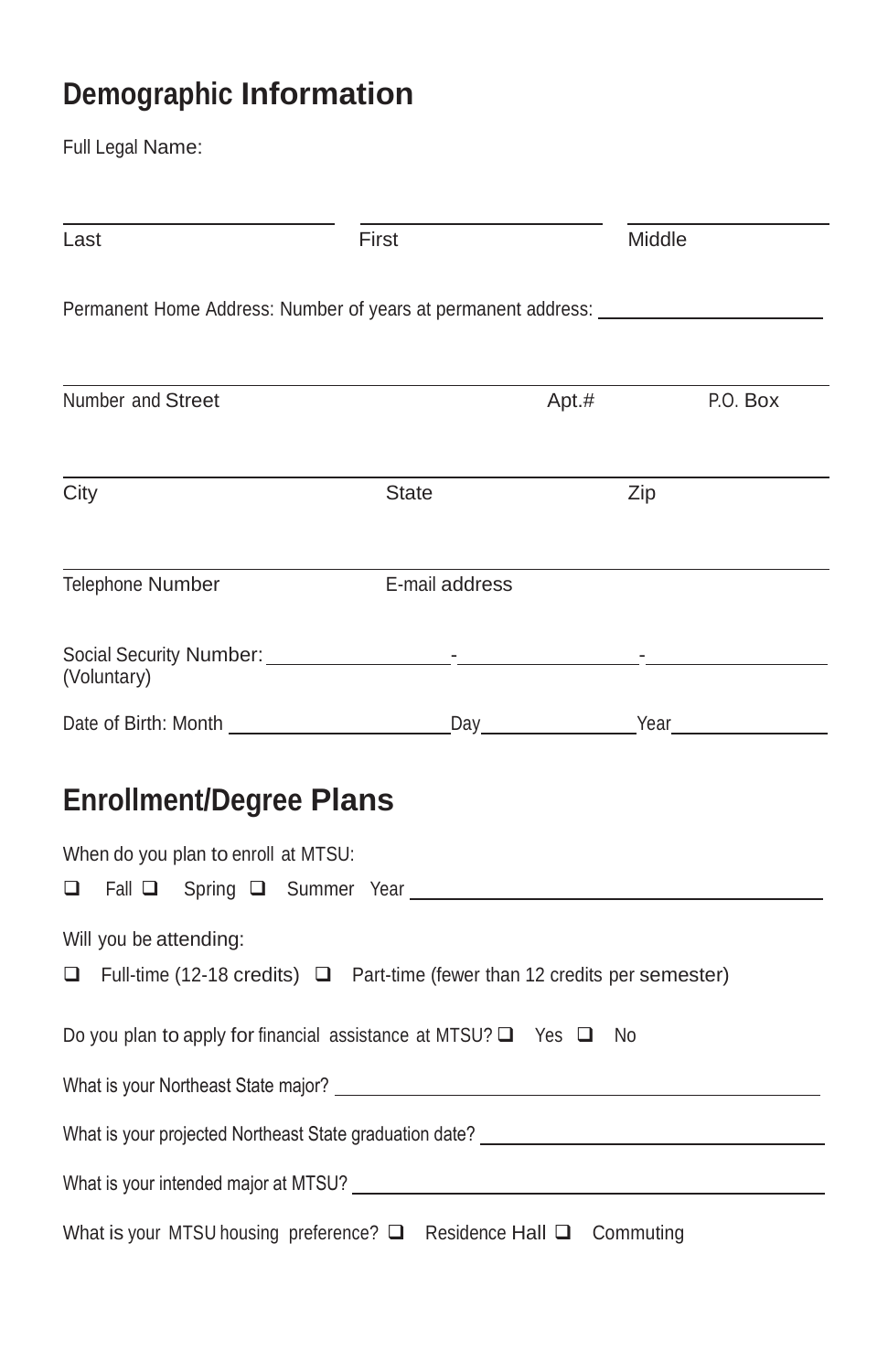## **Application Agreement**

Return this form to a Northeast State Dual Admission representative with the following:

- 1. Northeast State Community College application for admission, unless current student.
- 2. Submit \$10.00 non-refundable application fee to the Northeast State Business Office, unless you have previously paid.
- 3. Official, up-to-date, college transcripts, if applicable.

I authorize Northeast State to share information with Middle Tennessee State University. I agree to abide by all conditions of the Dual Admission transfer agreement. This is an official publication. It is subject to change and it is the policy of Northeast State and MTSU to reserve the right to add, withdraw, or revise any course, program of study, provision, or requirement described herein.